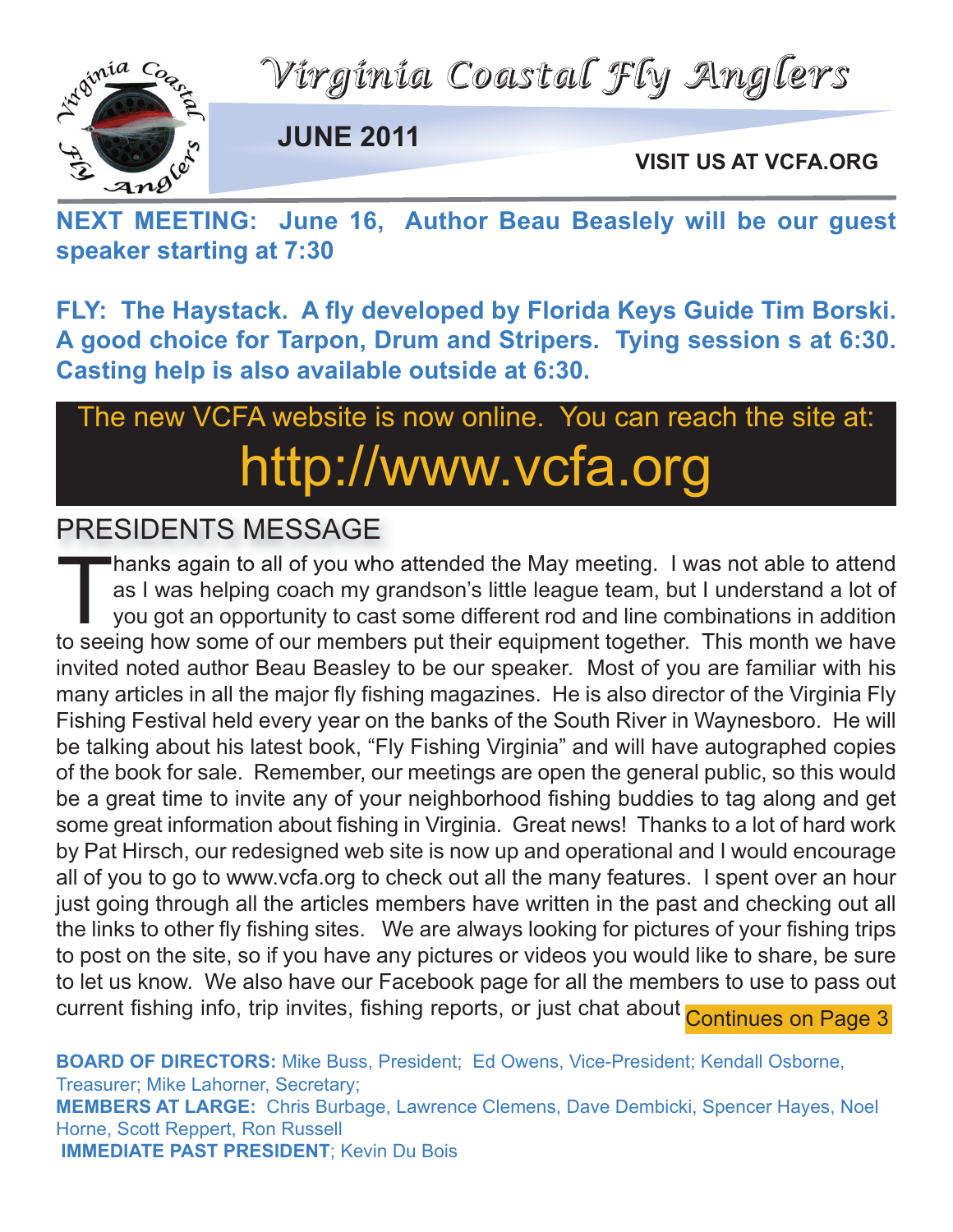#### **ABOUT OUR JUNE SPEAKER**

Beau Beasley has fished the waters of the Old Dominion since early childhood. Beasley's first articles appeared in "Virginia Outdoor Weekly". Since then he has written for numerous fishing and outdoor publications including "American Angler", "Fish and Fly", "Mid-Atlantic Fly Fishing Guide", "Fly Rod and Reel", "Richmond Magazine", "Virginia Sportsman", "Virginia Wildlife:, and "Virginia Living". He is a contributing editor to "Fly Fish America" and Mid-Atlantic states field editor for "Eastern Fly Fishing". Beasley and his family live on the outskirts of Northern Virginia where he is a professional 22 year veteran of Fairfax County Fire and Rescue Department. He currently serves as a truck lieutenant at Fire Station 25 in Reston. When he's not fighting fires, Beasley serves as the Director of the Virginia Fly Fishing Festival, the largest fly fishing event in the state, held each year on the banks of the South River in Waynesboro



**Menhaden on the Menu**

## **"Mission Blue" Crew Shoots Menhaden Scenes on Bay**

Renowned oceanographer/underwater explorer/author Sylvia Earle brought her movie production crew to the Chesapeake Bay last week in search of the most important fish in the sea. For three days, the cinematographers tracked the Omega Protein menhaden fleet in boats, helicopters, and planes.

The images captured could become part of the movie "Mission Blue," a film chronicling threatened sea life. Earle and her award-winning team are traveling all over the world to capture at-risk species. Prominent producers here for the shoot included Bob Nixon ("Gorillas in the Mist") and Fisher Stevens ("The Cove").

Members of the Menhaden Coalition provided important logistical assistance to the project: Chesapeake Bay Foundation (Captain Charles Parks, Tanya, and Lauren), CCA Virginia (Jerry Benson), TidalFish/Lateral Lines Apparel (Brandon White), and The Public Project (Alison Fairbrother).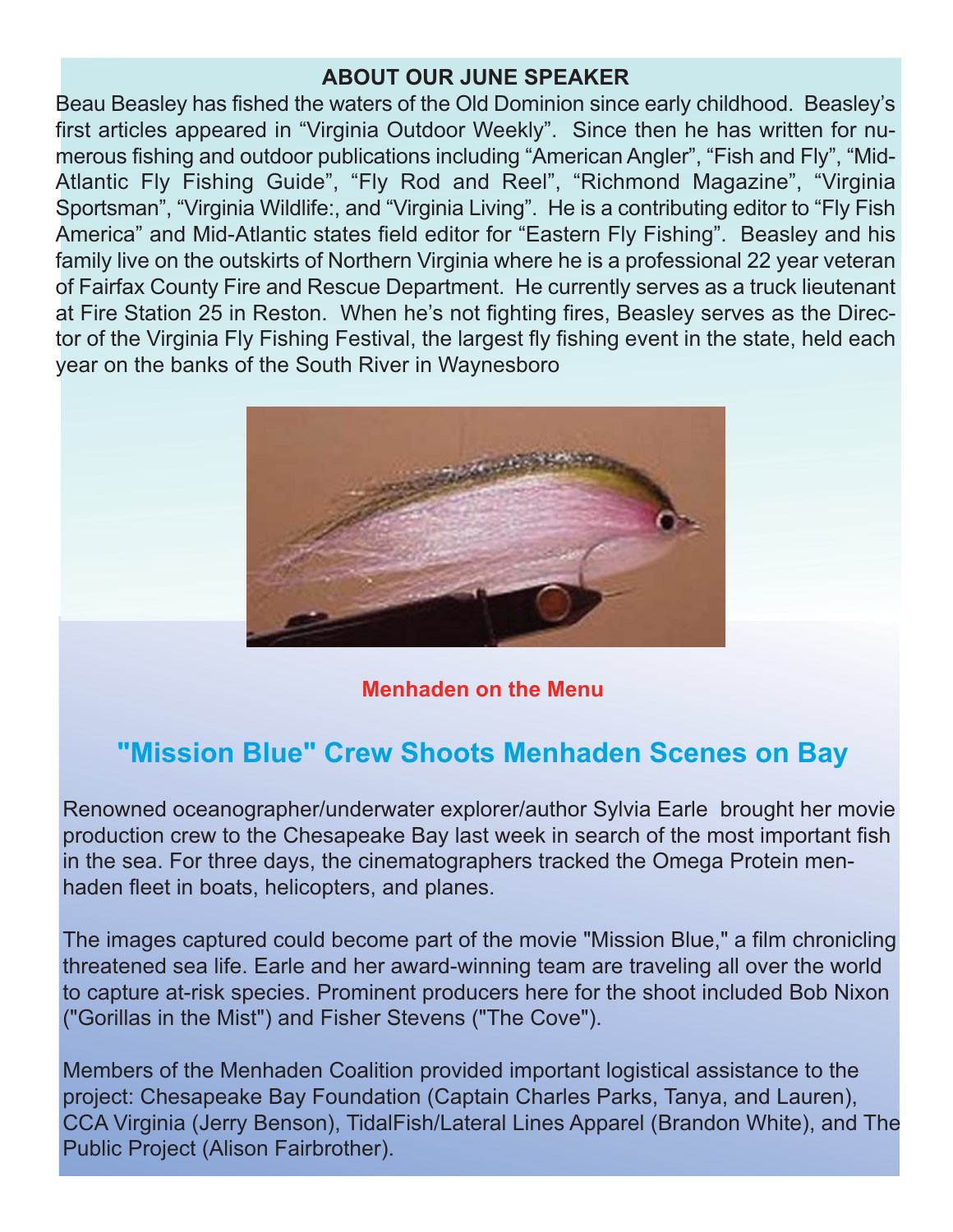### **PRESIDENTS MESSAGE (Continued from Page**

fly fishing. So just remember, we have the web site for general club info and the Facebook page to chat! The Bay water temperatures are warming and most of the fish we target with our fly fishing efforts have arrived in good numbers so now is the time to get out after them. I've heard good reports about large black and red drum being caught around the CBBT and Fisherman's Island on the Eastern Shore. Cobia are patrolling the Bay and Kendall got into some sight fishing in real shallow water off Fisherman's Island for large stripers just a few days ago. Trout and puppy drum are all over the inlets so now is definitely the time to plan a trip. And don't forget to post on the Facebook page when you are going if you want some company or someone to help share the gas costs! Just a reminder, there have been an unusually large number of boating mishaps already this year. It seems like there has been one every week for a number of weeks now. I know I'm "preaching to the choir" but please be sure to be safe on the water and take the necessary precautions. I hope to see you all at our meeting on June 16. Thanks again and tight lines to al

#### Mike Buss

If you have photos or videos of a fishing trip, or have an article that you would like to submit for the website (photo gallery, member articles, etc..) Please send them to the club email at **VirginiaCoastalFlyAnglers@gmail.com** or Contact Larry Clemens at **LawrenceClemens@gmail.com.** We will update the website with new material regularly as long as you help by submitting new information to include.

| Virginia Coastal Fly Anglers MEMBERSHIP RENEWAL                                            |                                  |                |
|--------------------------------------------------------------------------------------------|----------------------------------|----------------|
| Date:                                                                                      |                                  |                |
| Membership is \$30.00 annually and includes all family members. Please complete this form  |                                  |                |
| with a check made payable to VCFA. You can bring the completed form and check to the next  |                                  |                |
| meeting, or mail it to or club treasurer at VCFA, P.O. Box 2866, Virginia Beach, VA 23450- |                                  |                |
| 2866                                                                                       |                                  |                |
| <b>NAME</b>                                                                                |                                  |                |
| <b>ADDRESS</b>                                                                             |                                  |                |
| City                                                                                       | <b>STATE</b>                     | Zip            |
| Phone                                                                                      | Email                            |                |
|                                                                                            |                                  |                |
|                                                                                            | <b>Please Circle:</b> New Member | <b>Renewal</b> |
|                                                                                            |                                  |                |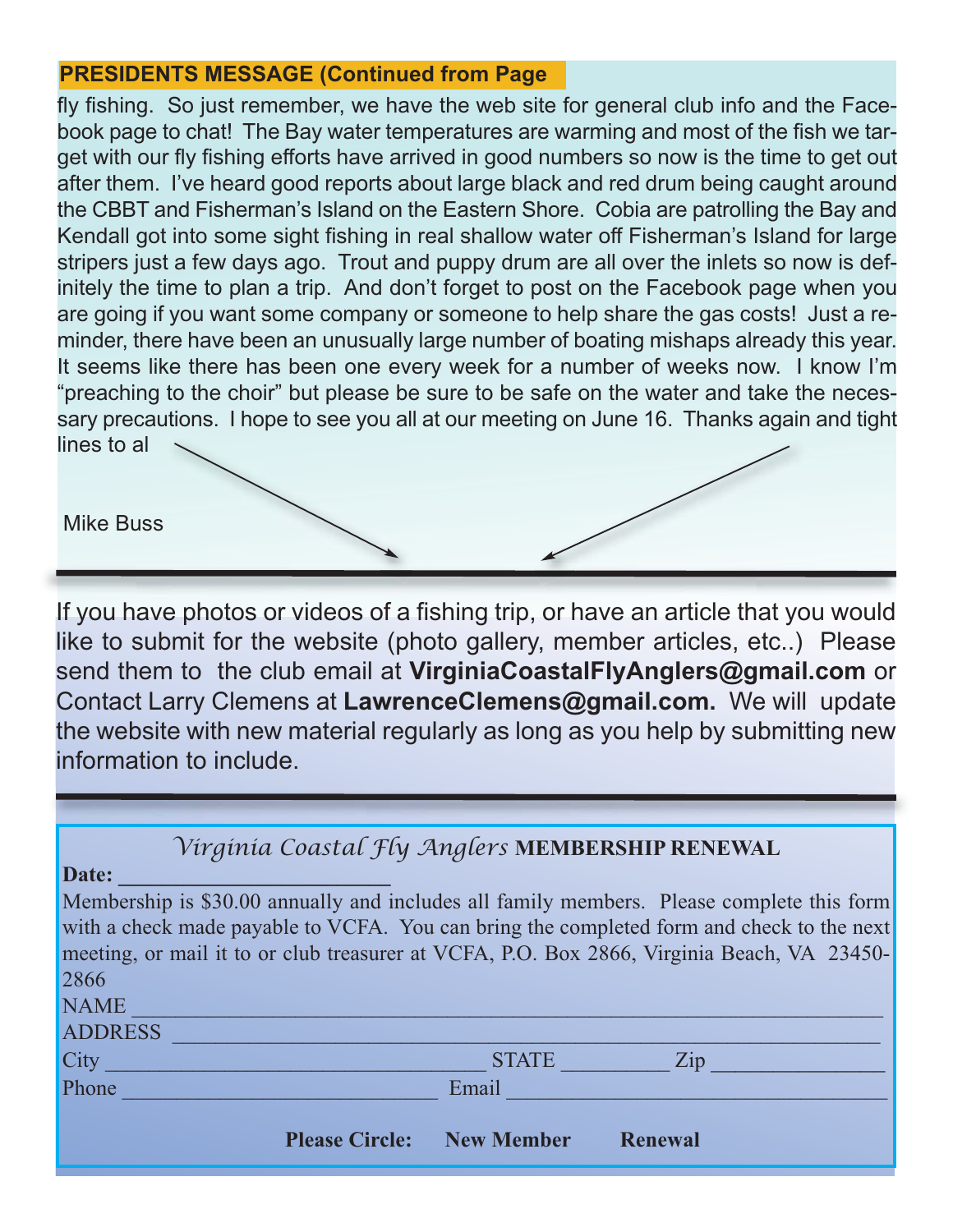By Tom Richardson, Reel-Time contributing editor

Anyone the least bit familiar with striped bass knows about the creature's propensity for hanging out in rips. Not only do rips concentrate the bass, they also hold some of the biggest fish. To understand why stripers are attracted to rips it helps to know a little bit about how they are formed. Rips occur wherever current flows over bottom of rapidly changing depth. For example, rips can be created by shoals, ledges, reefs, boulders, seamounts, banks, bars, and wrecks -- anything that disrupts the contour of the surrounding bottom.

Many fishermen are familiar with shoal-water rips, which are formed over sandy bottom. Shoal rips are common off Cape Cod, Martha's Vineyard and Nantucket, where some huge rips can be found. Shoals are basically large sand bars that constrict the flow of water and therefore create a faster current. As the current flows over the upcurrent slope of the shoal it is directed towards the surface, in effect squeezing the entire water column through a narrower space. The force of all this water flowing over the top of the shoal and pushing against the surface creates a distinct line of choppy water called a "rip line," which runs the length of the shoal. As the current increases with the change in tide and more water flows over the shoal, the waves along the rip line get bigger, while during slack water the rip line disappears. In some open-ocean areas the current can form huge waves over the shoal during peak tidal stages, making them dangerous places for even large boats to fish.

Rocky ledges and pinnacles are other types of rip-forming structure, and are commonly found in places like the North Shore of Massachusetts, Buzzards Bay, and the waters between eastern Long Island, New York, and Watch Hill, Rhode Island. These rips are formed by current flowing over a raised section of rocky bottom, also called a reef by some fishermen. Careful boat-handling is often required around reefs and ledges, since many are studded with enormous, boat-eating boulders. As with a shoal rip, the shallower water of the ledge or reef creates a stronger current and a choppy rip line. Sometimes a big ledge will contain several rip lines formed by rocky sections that rise up higher than the surrounding ledge structure. It's these "high spots" that often offer the best fishing.

Smaller rips can also be formed by individual boulders, wrecks, and other large objects that lie below the surface and constrict the flow of water. For example, a friend of mine often catches big bass from a series of large storage containers that fell off a shipping barge years ago (although I'm not telling where).

Another place to find rips is over rocky or sandy points of land that extend underwater.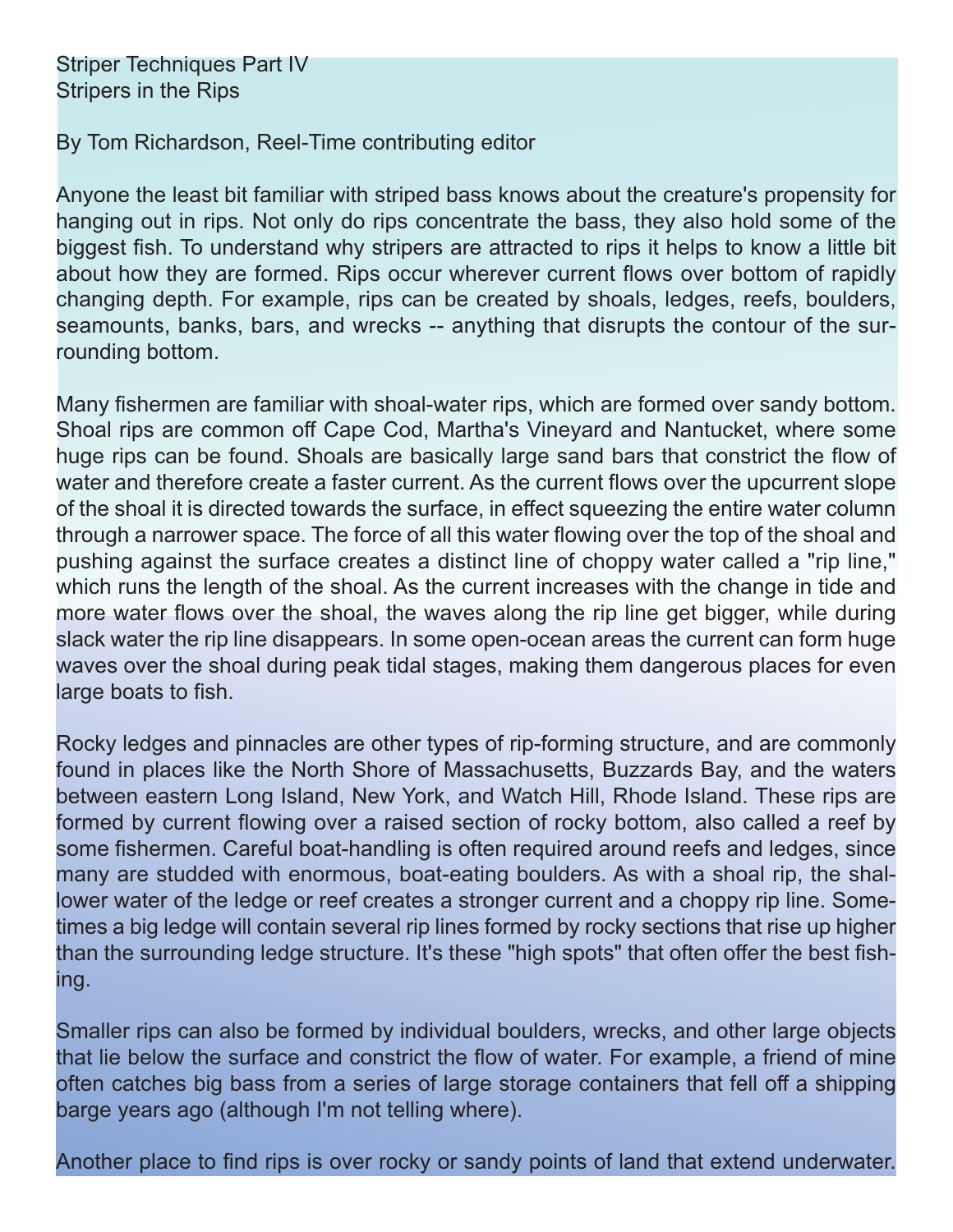Again, use caution when fishing these areas, since the water is likely to be quite shallow, especially close to shore.

All this talk of how rips are formed is well and good, but why do rips hold striped bass? Simply because they provide a place where the fish can obtain food without having to spend a lot of energy. Here's how it works:

As the current flows over the shoal, ledge, wreck, etc., it creates a pocket of calm water on the downcurrent side of the structure. Stripers like to hold in this pocket, conserving energy, and wait for baitfish and other prey to be swept past by the current, which serves as a kind of food conveyor belt. When they see a tasty morsel heading their way, they dart into the current and grab it, then return to their lie.

Since the stripers (especially the biggest fish) usually prefer to hold in the dead-water zone close to the shoal, ledge, etc. and are reluctant to chase after anything that's passing by far above their heads, especially during the day or in a strong current, you can see why rips present a difficult situation for fly fishermen. It's simply hard to get a fly down to the fish's feeding zone. That's one reason wire line and deep-drifted baits work so well in rips.

Still, there are times when the fish will feed closer to the surface, allowing fly fishermen to get in on the action. The best time to fish a rip is at first light and at dusk in a moderate current, when stripers have the keenest advantage over their prey and are most likely to chase bait on the surface. By the same token, overcast days are generally more productive than bright, sunny ones because the low light will often keep the fish feeding on top longer. If you're really lucky, you'll hit that rare day when the fish stay up for hours.

Current obviously has a large affect on the feeding behavior of stripers, too. As mentioned, during periods of peak current (the middle three hours of the tide), stripers tend to hold close to the bottom and won't move very far to chase a fly. On the opposite side of the coin, during slack water the baitfish and bass often disperse, making it hard to find a concentration of fish that stays in one place for very long. Also, some stripers simply lay low during the slack and conserve energy, knowing that they'll have to work hard to chase down a meal. Given these factors, it makes sense to plan your rip trips around the first and last two hours of either tide. You should also note that fishing tends to be more difficult during full and new moon tides, when currents are at their peak, so try to fish the rips during the quarter- and half-moon phases if possible.

Rip fishing from a boat is a two-man operation. One person must constantly man the helm while the other casts. In fact, the helmsman usually deserves equal credit for each catch. The proper way to fish a rip is to angle towards it from the upcurrent side. As the boat nears the rip line, the helmsman should swing the bow upcurrent and stem the tide under power, holding the boat stationary in the current above the rip while the angler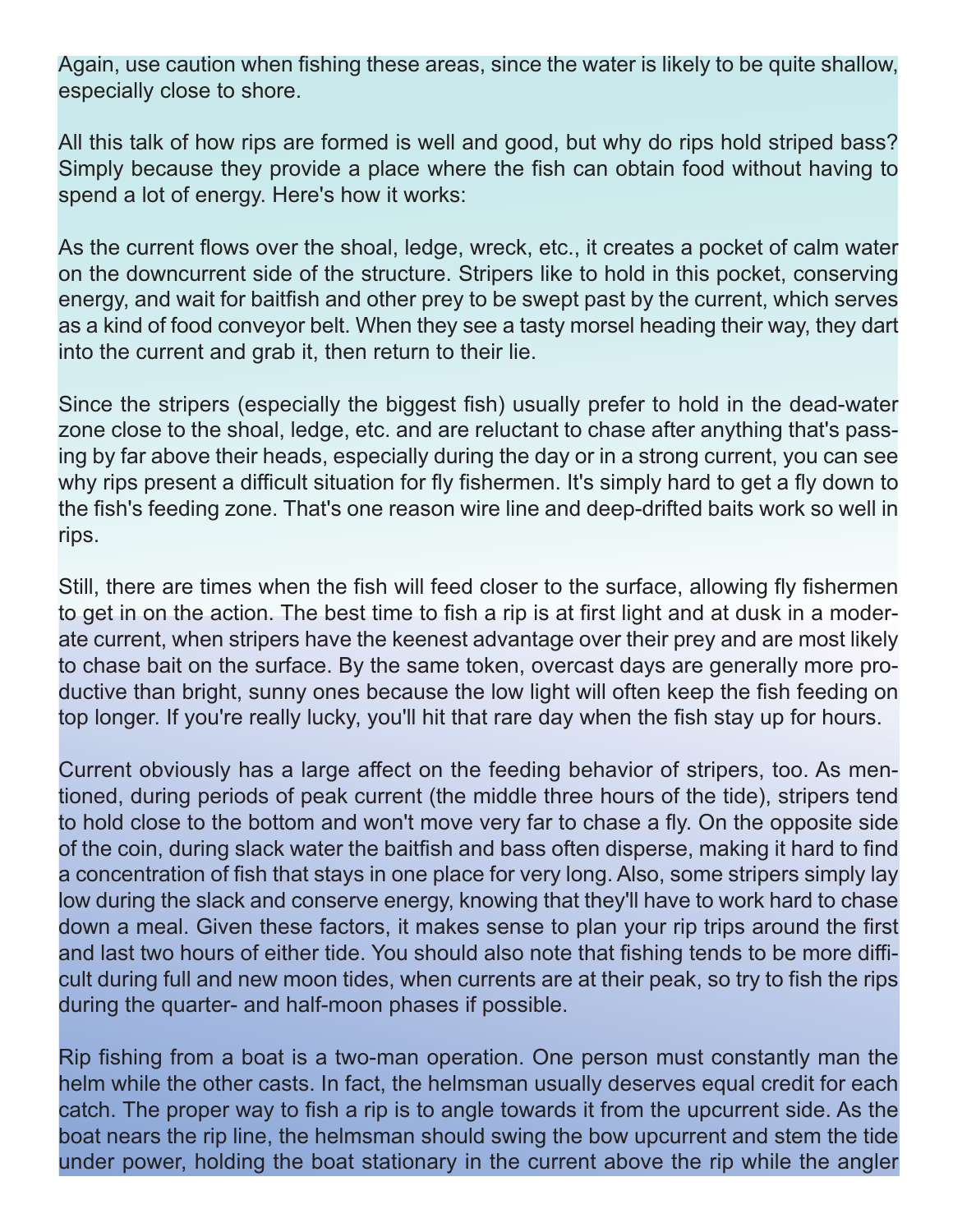casts perpendicular to the flow. The trick is to let the fly be swept downcurrent to where the bass are hopefully waiting along the edge of the shoal.

You often don't need to move the fly at all as it's drifting with the current, although giving it a twitch now and then may draw a strike. Always keep your rod tip pointed at the water in the direction of the line and be ready to make a long, firm strip-strike if you feel a bump. Remember, there will be a lot of belly in the fly line that you'll have to remove in order to come tight to the fish. If strikes aren't immediate and you know fish are in the area, experiment with different retrieves or fish your fly deeper by angling your casts farther upcurrent and letting the line sink longer. Also, try different flies, since the bass may be keyed on a specific type and/or size of bait.

Another tricky thing about rips is that the bass will move around in them as the tide changes, seeking out the areas of optimal current flow and where the baitfish are most abundant (and vulnerable). One minute the fish may be busting all around you, while the next they've mysteriously disappeared, only to pop up minutes later 50 yards down the rip. For this reason, a logbook becomes indispensable tool in rip fishing. Whenever you find a concentration of fish, jot down the exact spot on the rip, tide stage, weather conditions, time of day, fly pattern, and any other variables you can think of. The more you fish a particular rip, the more knowledge you'll accrue concerning the habits of the stripers that live in it. Eventually you'll be able to predict where the fish will be when a particular set of conditions occur, and you can follow the fish around as they move to different areas. Well, it's never that simple.

So, what do you do if you're new to a rip and there are no fish busting on the surface? Where do you begin? The presence of birds is usually a good indicator of feeding activity along a rip, since they prey on the baitfish driven to the surface by the fish. Even if the birds are just sitting in the water it's a good bet they saw something below that drew their interest. Or it could be that there was a blitz just moments before. If there are no birds or other signs of life, the only thing to do is work along the rip line until you find the fish. If you have a fishfinder, look for pockets of bait or the stripers themselves. Also, pay attention to sharp curves or pockets in the rip line, which often concentrate current flow and schools of baitfish.

A word about rip etiquette is in order. Rips can get pretty crowded at times, and often the best action is concentrated along a small portion of the rip line. Remember that others may be waiting to fish a particular section, so after making a few casts either circle around upcurrent to make another approach or slide along parallel to the rip line. Also, never run through the rip under power, since this is sure to put the fish down and piss off your fellow anglers. The only time you should pass through the rip is to fight a fish that you're unable to control from the upcurrent side.

The chance of hooking a keeper is certainly a big draw of rip fishing, but surprisingly few